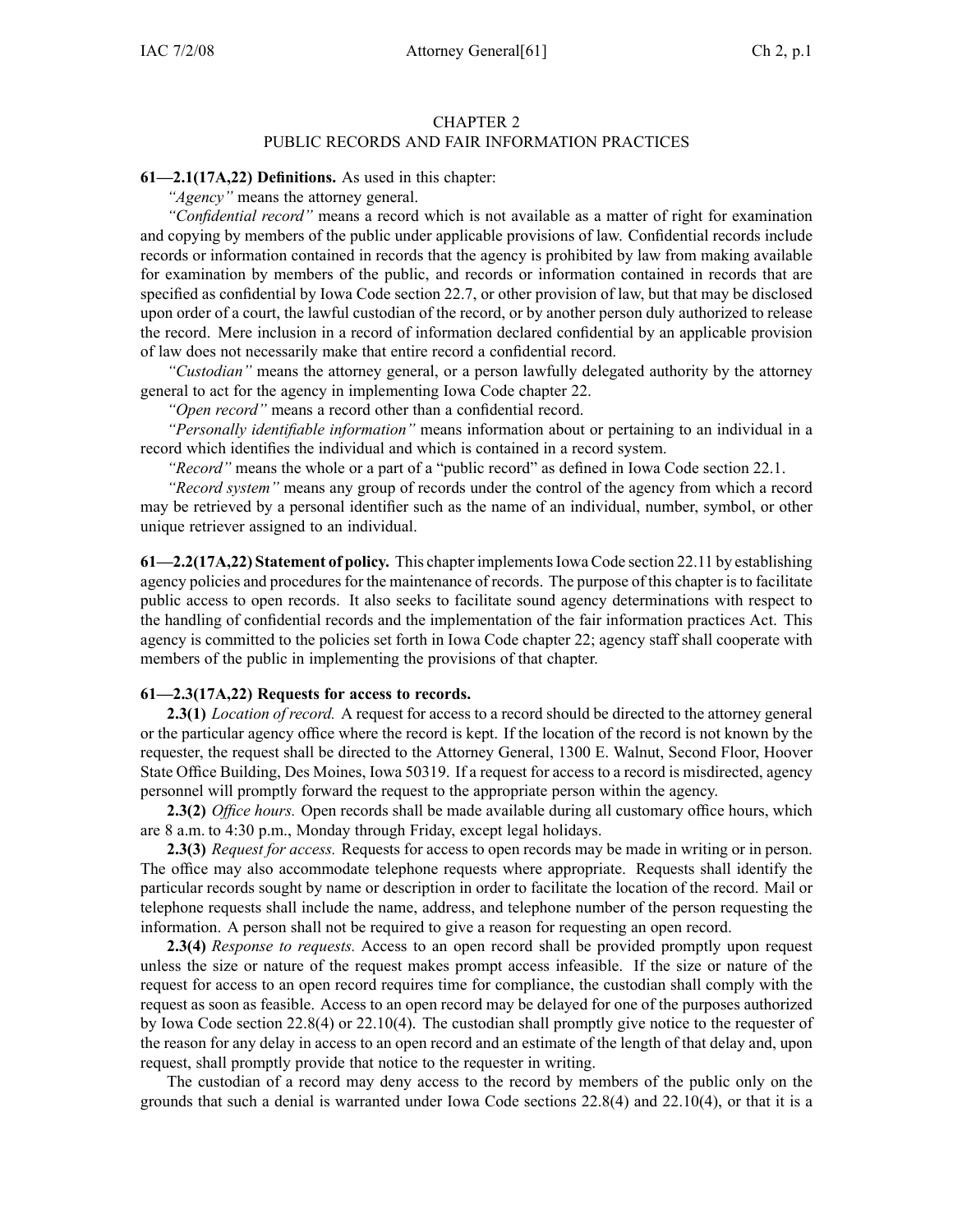confidential record, or that its disclosure is prohibited by <sup>a</sup> court order. Access by members of the public to <sup>a</sup> confidential record is limited by law and, therefore, may generally be provided only in accordance with the provisions of rule 2.4(17A, 22) and other applicable provisions of law.

**2.3(5)** *Security of record.* No person may, without permission from the custodian, search or remove any record from agency files. Examination and copying of agency records shall be supervised by the custodian or <sup>a</sup> designee of the custodian. Records shall be protected from damage and disorganization.

**2.3(6)** *Copying.* A reasonable number of copies of an open record may be made in the agency's office. If photocopy equipment is not available in the agency office where an open record is kept, the custodian shall permit its examination in that office and shall arrange to have copies promptly made elsewhere.

**2.3(7)** *Fees.*

*a. When charged.* To the extent permitted by applicable provisions of law, the paymen<sup>t</sup> of fees may be waived when the imposition of fees is inequitable or when <sup>a</sup> waiver is in the public interest.

*b. Copying and postage costs.* Price schedules for published materials and for photocopies of records supplied by the agency shall be prominently posted in agency offices. Copies of records may be made by or for members of the public on agency photocopy machines or from electronic storage systems at cost as determined and posted in agency offices by the custodian. When the mailing of copies of records is requested, the actual costs of such mailing may also be charged to the requester.

*Supervisory fee.* An hourly fee may be charged for actual agency expenses in supervising the examination and copying of requested records when the supervision time required is in excess of one-half hour. The custodian shall prominently post in agency offices the hourly fees to be charged for supervision of records during examination and copying. That hourly fee shall not be in excess of the hourly wage of an agency clerical employee who ordinarily would be appropriate and suitable to perform thissupervisory function.

*d. Search fees.* If the reques<sup>t</sup> requires research or if the record or records cannot reasonably be readily retrieved by the office, the requester will be advised of this fact. Reasonable search fees may be charged where appropriate. In addition, all costs for retrieval and copying of information stored in electronic storage systems may be charged to the requester.

*e. Advance deposits.*

(1) When the estimated total fee chargeable under this subrule exceeds \$25, the custodian may require <sup>a</sup> requester to make an advance paymen<sup>t</sup> to cover all or <sup>a</sup> par<sup>t</sup> of the estimated fee.

(2) When <sup>a</sup> requester has previously failed to pay <sup>a</sup> fee chargeable under this subrule, the custodian may require advance paymen<sup>t</sup> of the full amount of any estimated fee before the custodian processes <sup>a</sup> new reques<sup>t</sup> from that requester.

**61—2.4(17A,22) Access to confidential records.** Under Iowa Code section 22.7 or other applicable provisions of law, the lawful custodian may disclose certain confidential records to one or more members of the public. Other provisions of law authorize or require the custodian to release specified confidential records under certain circumstances or to particular persons. In requesting the custodian to permit the examination and copying ofsuch <sup>a</sup> confidential record, the following procedures apply and are in addition to those specified for requests for access to records in rule 2.3(17A,22).

**2.4(1)** *Proof of identity.* A person requesting access to <sup>a</sup> confidential record may be required to provide proof of identity or authority to secure access to the record.

**2.4(2)** *Requests.* The custodian may require that <sup>a</sup> reques<sup>t</sup> to examine and copy <sup>a</sup> confidential record be in writing. A person requesting access to such <sup>a</sup> record may be required to sign <sup>a</sup> certified statement or affidavit enumerating the specific reasons justifying access to the confidential record and to provide any proof necessary to establish relevant facts.

**2.4(3)** *Notice to subject of record and opportunity to obtain injunction.* After the custodian receives <sup>a</sup> reques<sup>t</sup> for accessto <sup>a</sup> confidential record, and before the custodian releasessuch <sup>a</sup> record, the custodian may make reasonable efforts to notify promptly any person who is <sup>a</sup> subject of that record, is identified in that record, and whose address or telephone number is contained in that record. To the extent such <sup>a</sup> delay is practicable and in the public interest, the custodian may give the subject of such <sup>a</sup> confidential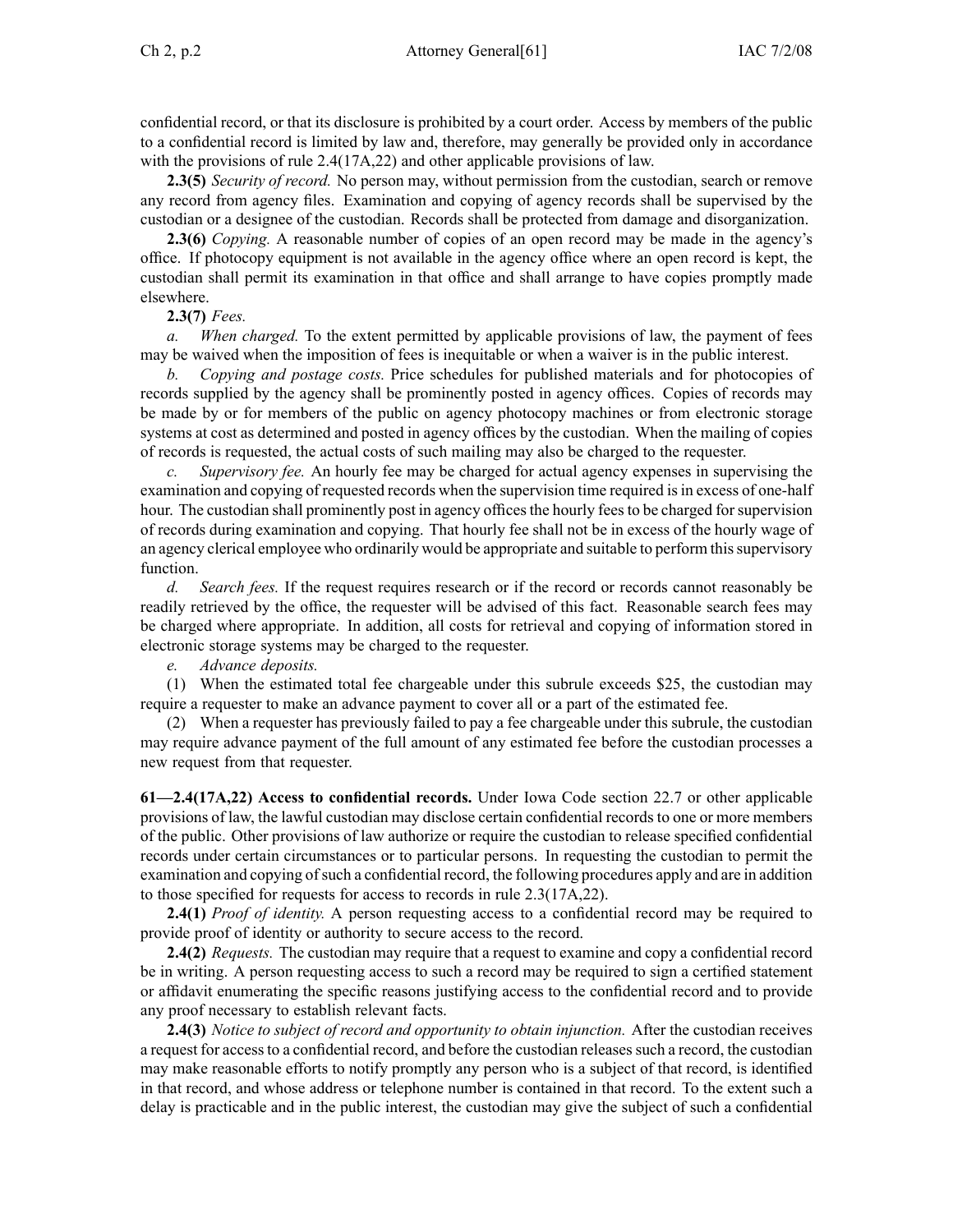record to whom notification is transmitted <sup>a</sup> reasonable opportunity to seek an injunction under Iowa Code section 22.8, and indicate to the subject of the record the specific period of time during which disclosure will be delayed for that purpose.

**2.4(4)** *Request denied.* When the custodian denies <sup>a</sup> reques<sup>t</sup> for access to <sup>a</sup> confidential record, the custodian shall promptly notify the requester. If the requester indicates to the custodian that <sup>a</sup> written notification of the denial is desired, the custodian shall promptly provide such <sup>a</sup> notification that is signed by the custodian and that includes:

*a.* The name and title or position of the custodian responsible for the denial; and

*b.* A citation to the provision of law vesting authority in the custodian to deny disclosure of the record and <sup>a</sup> brief statement of the reasons for the denial to this requester.

**2.4(5)** *Request granted.* When the custodian grants <sup>a</sup> reques<sup>t</sup> for access to <sup>a</sup> confidential record to <sup>a</sup> particular person, the custodian shall notify that person and indicate any lawful restrictions imposed by the custodian on that person's examination and copying of the record.

**61—2.5(17A,22) Requests for treatment of <sup>a</sup> record as <sup>a</sup> confidential record and its withholding from examination.** The custodian may treat <sup>a</sup> record as <sup>a</sup> confidential record and withhold it from examination only to the extent that the custodian is authorized by Iowa Code section 22.7, another applicable provision of law, or <sup>a</sup> court order, to refuse to disclose that record to members of the public.

**2.5(1)** *Persons who may request.* Any person who would be aggrieved or adversely affected by disclosure of <sup>a</sup> record and who asserts that Iowa Code section 22.7, another applicable provision of law, or <sup>a</sup> court order, authorizes the custodian to treat the record as <sup>a</sup> confidential record, may reques<sup>t</sup> the custodian to treat that record as <sup>a</sup> confidential record and to withhold it from public inspection.

**2.5(2)** *Request.* A reques<sup>t</sup> that <sup>a</sup> record be treated as <sup>a</sup> confidential record and be withheld from public inspection shall be in writing and shall be filed with the custodian. The reques<sup>t</sup> must set forth the legal and factual basis justifying such confidential record treatment for that record, and the name, address, and telephone number of the person authorized to respond to any inquiry or action of the custodian concerning the request. A person requesting treatment of <sup>a</sup> record as <sup>a</sup> confidential record may also be required to sign a certified statement or affidavit enumerating the specific reasons justifying the treatment of that record as <sup>a</sup> confidential record and to provide any proof necessary to establish relevant facts. Requests for treatment of a record as such a confidential record for a limited time period shall also specify the precise period of time for which that treatment is requested.

A person filing such <sup>a</sup> reques<sup>t</sup> shall, if possible, accompany the reques<sup>t</sup> with <sup>a</sup> copy of the record in question from which those portions for which such confidential record treatment has been requested have been deleted. If the original record is being submitted to the agency by the person requesting such confidential treatment at the time the reques<sup>t</sup> is filed, the person shall indicate conspicuously on the original record that all or portions of it are confidential.

**2.5(3)** *Failure to request.* Failure of <sup>a</sup> person to reques<sup>t</sup> confidential record treatment for <sup>a</sup> record does not preclude the custodian from treating it as <sup>a</sup> confidential record. However, if <sup>a</sup> person who has submitted business information to the agency does not reques<sup>t</sup> that it be withheld from public inspection under Iowa Code section 22.7(3) or 22.7(6), the custodian of records containing that information may proceed as if that person has no objection to its disclosure to members of the public.

**2.5(4)** *Timing of decision.* A decision by the custodian with respec<sup>t</sup> to the disclosure of <sup>a</sup> record to members of the public may be made when <sup>a</sup> reques<sup>t</sup> for its treatment as <sup>a</sup> confidential record that is not available for public inspection is filed, or when the custodian receives <sup>a</sup> reques<sup>t</sup> for access to the record by <sup>a</sup> member of the public.

**2.5(5)** *Request granted or deferred.* If <sup>a</sup> reques<sup>t</sup> for such confidential record treatment is granted, or if action on such <sup>a</sup> reques<sup>t</sup> is deferred, <sup>a</sup> copy of the record from which the matter in question has been deleted and <sup>a</sup> copy of the decision to gran<sup>t</sup> the reques<sup>t</sup> or to defer action upon the reques<sup>t</sup> will be made available for public inspection in lieu of the original record. If the custodian subsequently receives <sup>a</sup> reques<sup>t</sup> for access to the original record, the custodian will make reasonable and timely efforts to notify any person who has filed <sup>a</sup> reques<sup>t</sup> for its treatment as <sup>a</sup> confidential record that is not available for public inspection of the pendency of that subsequent request.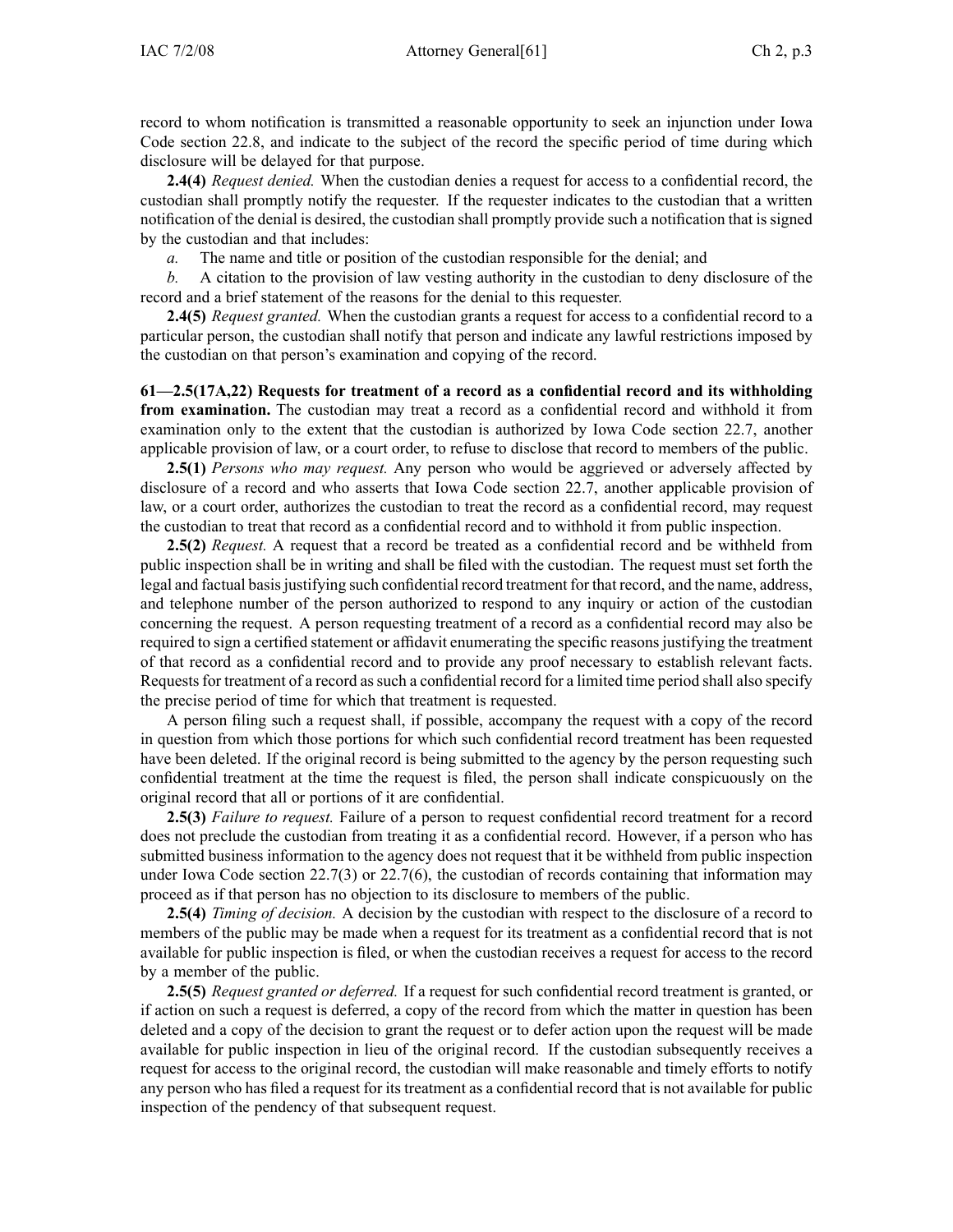**2.5(6)** *Request denied and opportunity to seek injunction.* If <sup>a</sup> reques<sup>t</sup> that <sup>a</sup> record be treated as <sup>a</sup> confidential record and be withheld from public inspection is denied, the custodian shall notify the requester in writing of that determination and the reasons therefor. On application by the requester, the custodian may engage in <sup>a</sup> good faith, reasonable delay in allowing examination of the record so that the requester may seek injunctive relief under the provisions of Iowa Code section 22.8, or other applicable provision of law. However, such <sup>a</sup> record need not be withheld from public inspection for any period of time if the custodian determines that the requester had no reasonable grounds to justify the treatment of that record as <sup>a</sup> confidential record. The custodian shall notify requester in writing of the time period allowed to seek injunctive relief or the reasons for the determination that no reasonable grounds exist to justify the treatment of that record as <sup>a</sup> confidential record. The custodian may extend the period of good faith, reasonable delay in allowing examination of the record so that the requester may seek injunctive relief only if no reques<sup>t</sup> for examination of that record has been received, or if <sup>a</sup> court directs the custodian to treat it as <sup>a</sup> confidential record, or to the extent permitted by another applicable provision of law, or with the consent of the person requesting access.

**61—2.6(17A,22) Procedure by which additions, dissents, or objections may be entered into certain records.** Except as otherwise provided by law, <sup>a</sup> person may file <sup>a</sup> reques<sup>t</sup> with the custodian to review, and to have <sup>a</sup> written statement of additions, dissents, or objections entered into, <sup>a</sup> record containing personally identifiable information pertaining to that person. However, this does not authorize <sup>a</sup> person who is <sup>a</sup> subject of such <sup>a</sup> record to alter the original copy of that record or to expand the official record of any agency proceeding. Requester shall send the reques<sup>t</sup> to review such <sup>a</sup> record or the written statement of additions, dissents, or objections to the custodian or to the attorney general. The reques<sup>t</sup> to review such <sup>a</sup> record or the written statement of such <sup>a</sup> record of additions, dissents or objections must be dated and signed by requester, and shall include the current address and telephone number of the requester or the requester's representative.

**61—2.7(17A,22) Consent to disclosure by the subject of <sup>a</sup> confidential record.** To the extent permitted by any applicable provision of law, <sup>a</sup> person who is the subject of <sup>a</sup> confidential record may have <sup>a</sup> copy of the portion of that record concerning the subject disclosed to <sup>a</sup> third party. A reques<sup>t</sup> for such <sup>a</sup> disclosure must be in writing and must identify the particular record or records that may be disclosed, and the particular person or class of persons to whom the record may be disclosed (and, where applicable, the time period during which the record may be disclosed). The person who is the subject of the record and, where applicable, the person to whom the record is to be disclosed, may be required to provide proof of identity. (Additional requirements may be necessary for special classes of records.) Appearance of counsel on behalf of <sup>a</sup> person who is the subject of <sup>a</sup> confidential record is deemed to constitute consent for the agency to disclose records about that person to the person's attorney.

**61—2.8(17A,22) Notice to suppliers of information.** The agency shall notify persons completing agency forms of the use that will be made of personal information, which persons outside the agency might routinely be provided this information, which parts of the requested information are required and which are optional, and the consequences of <sup>a</sup> failure to provide the information requested. This notice may be given in these rules, on the form used to collect the information, on <sup>a</sup> separate fact sheet or letter, in brochures, in formal agreements, in contracts, in handbooks, in manuals, verbally, or by other appropriate means. Notice need not be given in connection with discovery requests in litigation or administrative proceedings, subpoenas, investigations of possible violations of law, or similar demands for information.

## **61—2.9(17A,22) Disclosures without the consent of the subject.**

**2.9(1)** Open records are routinely disclosed without the consent of the subject.

**2.9(2)** To the extent allowed by law, disclosure of confidential records or exemp<sup>t</sup> records may occur without the consent of the subject. Following are instances where disclosure, if lawful, will generally occur without notice to the subject: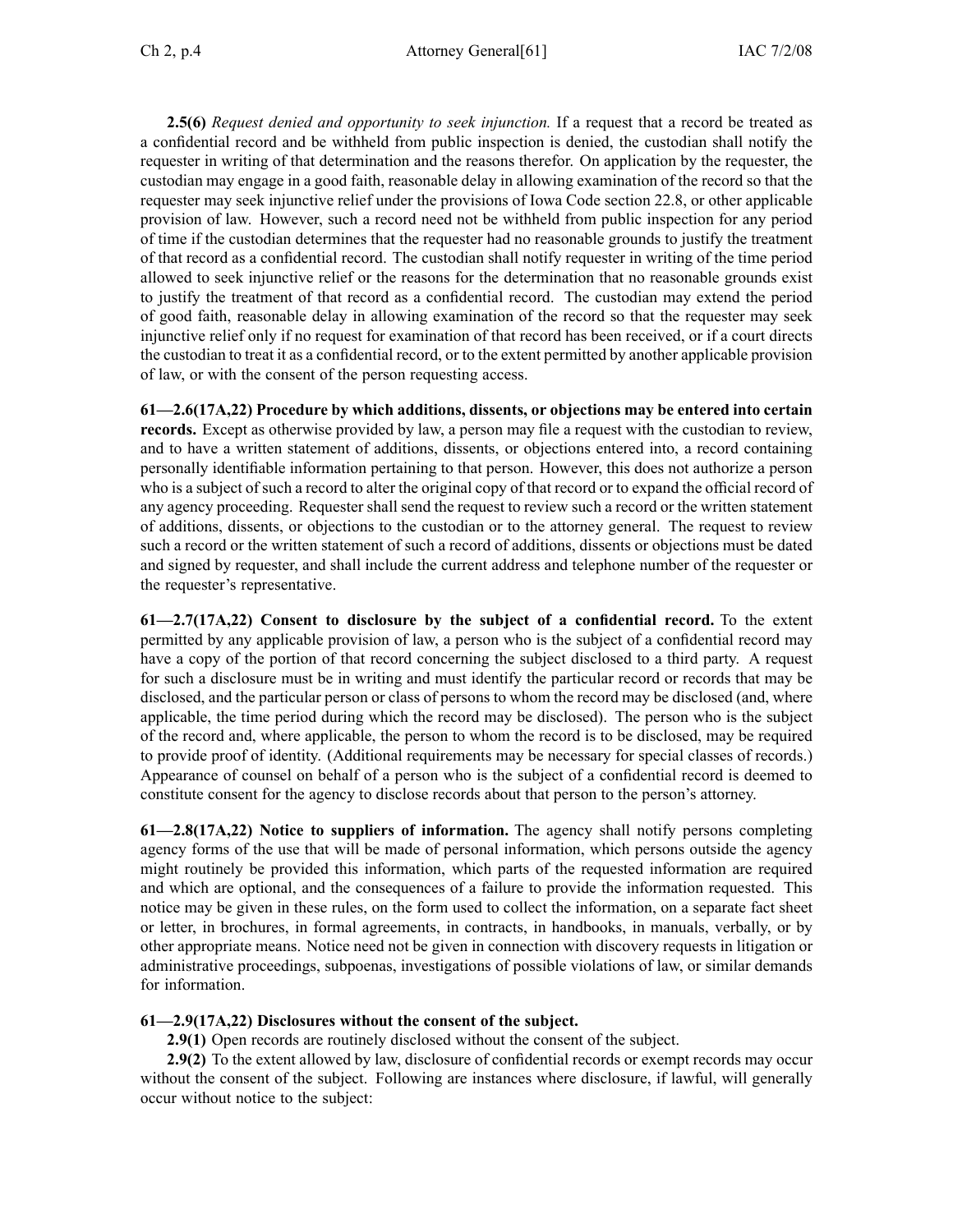*a.* For <sup>a</sup> routine use as defined in rule 2.10(17A,22) or in any notice for <sup>a</sup> particular record system.

*b.* To <sup>a</sup> recipient who has provided the agency with advance written assurance that the record will be used solely as <sup>a</sup> statistical research or reporting record; provided that the record is transferred in <sup>a</sup> form that does not identify the subject.

*c.* To another governmen<sup>t</sup> agency or to an instrumentality of any governmental jurisdiction within or under the control of the United States for <sup>a</sup> civil or criminal law enforcement activity if the activity is authorized by law, and if an authorized representative of the governmen<sup>t</sup> agency or instrumentality has submitted <sup>a</sup> written reques<sup>t</sup> to the agency specifying the record desired and the law enforcement activity for which the record is sought.

*d.* To an individual pursuan<sup>t</sup> to <sup>a</sup> showing of compelling circumstances affecting the health or safety of any individual if <sup>a</sup> notice of the disclosure istransmitted to the last-known address of the subject.

*e.* To the legislative services agency under Iowa Code section 2A.3.

*f.* Disclosures in the course of employee disciplinary proceedings.

*g.* In response to <sup>a</sup> court order or subpoena.

## **61—2.10(17A,22) Routine use.**

**2.10(1)** *"Routine use"* means the disclosure of a record without the consent of the subject or subjects for <sup>a</sup> purpose which is compatible with the purpose for which the record was collected. It includes disclosures required to be made by statute other than the public records law, Iowa Code chapter 22.

**2.10(2)** *Examples.* To the extent allowed by law, the following uses are considered routine uses of all agency records:

*a.* Disclosure to those officers, employees, and agents of the agency who have <sup>a</sup> need for the record in the performance of their duties. The custodian of the record may upon reques<sup>t</sup> of any officer or employee, or on the custodian's own initiative, determine what constitutes legitimate need to use confidential or exemp<sup>t</sup> records.

*b.* Disclosure of information indicating an apparen<sup>t</sup> violation of the law to appropriate law enforcement authorities for investigation and possible criminal prosecution, civil court action, or regulatory order.

*c.* Disclosure to the agency or officer which this office is advising or representing in the matter in question or to the department of inspections and appeals for matters in which it is performing services or functions on behalf of the agency.

d. Transfers of information within the agency, to other state agencies, or to local units of governmen<sup>t</sup> as appropriate to administer the program for which the information is collected.

*e.* Information released to staff of federal and state entities for audit purposes or for purposes of determining whether the agency is operating <sup>a</sup> program lawfully.

*f.* Any disclosure specifically authorized by the statute under which the record was collected or maintained.

## **61—2.11(17A,22) Consensual disclosure of confidential records.**

**2.11(1)** *Consent to disclosure by <sup>a</sup> subject individual.* To the extent permitted by law, the subject may consent in writing to agency disclosure of confidential records as provided in rule 2.7(17A,22).

**2.11(2)** *Complaints to public officials.* A letter from <sup>a</sup> subject of <sup>a</sup> confidential record to <sup>a</sup> public official which seeksthe official'sintervention on behalf of the subject in <sup>a</sup> matter that involvesthe agency may to the extent permitted by law be treated as an authorization to release sufficient information about the subject to the official to resolve the matter.

# **61—2.12(17A,22) Release to subject.**

**2.12(1)** The subject of <sup>a</sup> confidential record may file <sup>a</sup> written reques<sup>t</sup> to review confidential records about that person as provided in rule 2.6(17A,22). However, the agency need not release the following records to the subject: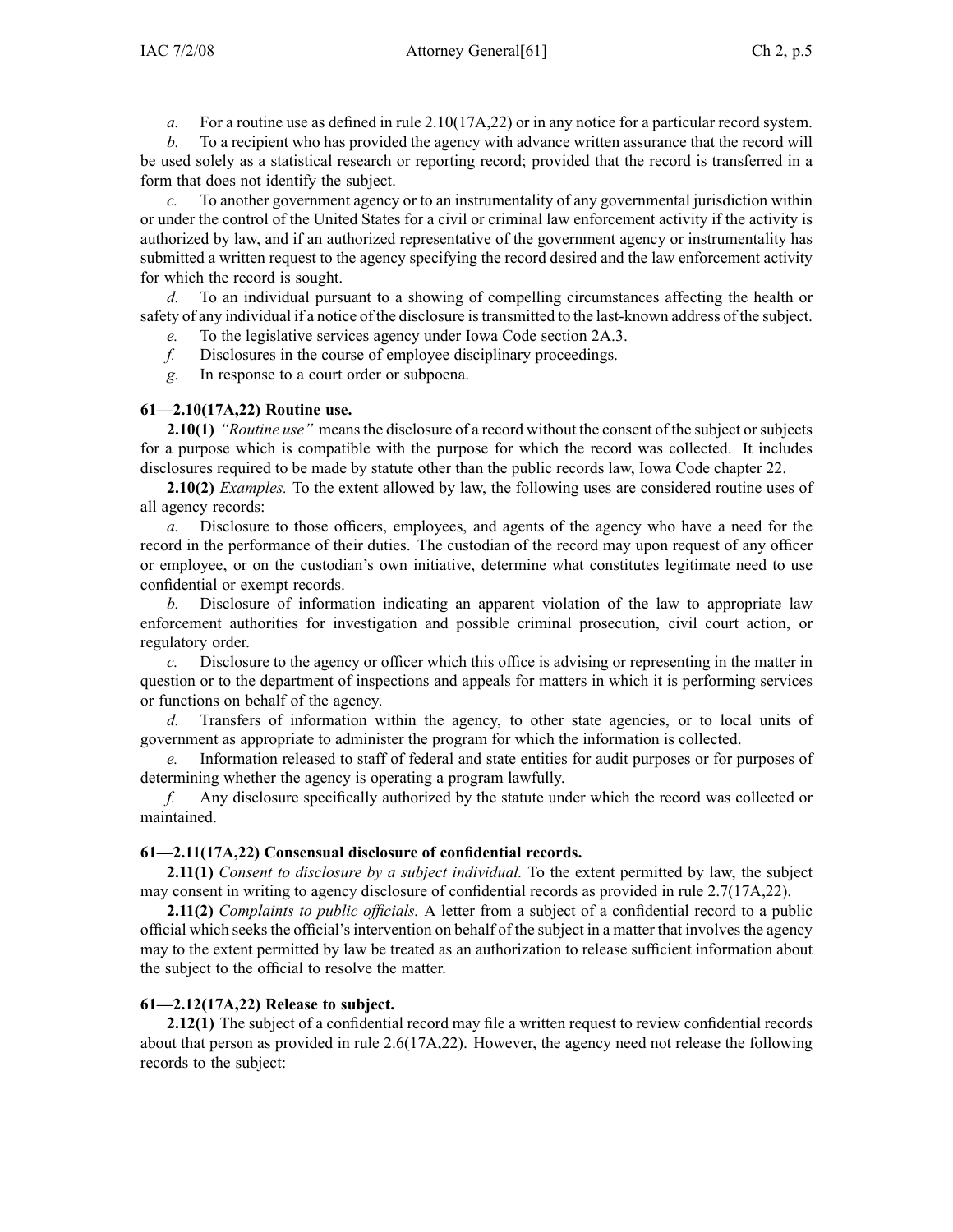Ch 2, p.6 Attorney General [61] IAC 7/2/08

*a.* The identity of <sup>a</sup> person providing information to the agency need not be disclosed directly or indirectly to the subject of the information when the information is authorized to be held confidential pursuan<sup>t</sup> to Iowa Code section 22.7(18) or other provision of law.

*b.* Records need not be disclosed to the subject when they are the work product of an attorney or records otherwise privileged.

*c.* Peace officers' investigative reports may be withheld from the subject, except as required by the Iowa Code. (See Iowa Code section 22.7(5).)

*d.* As otherwise authorized by law.

**2.12(2)** Where <sup>a</sup> record has multiple subjects with interest in the confidentiality of the record, the agency may take reasonable steps to protect confidential information relating to another subject.

## **61—2.13(17A,22) Availability of records.**

**2.13(1)** *General.* Agency records are open for public inspection and copying unless otherwise provided by rule or law. Because this office primarily serves as an attorney for the state, many of its records are privileged. This office advises most state agencies. As <sup>a</sup> result, this office may have records in its possession which are subject to various confidentiality requirements. The office also has possession of many records which may be open records but which are copies of materials from another agency, which have been filed in judicial or administrative proceedings, or which are available in the state law library. This office will often refer persons to the originating agency, the clerk of the appropriate court, or the law library for those records. This is consistent with the functions of those entities, ensures that the requester ge<sup>t</sup> <sup>a</sup> clean official copy of the record, and protects the integrity of attorney files against unintended disclosures of confidential information.

**2.13(2)** *Confidential records.* The following records may be withheld from public inspection. Records are listed by category, according to the legal basis for withholding them from public inspection.

- *a.* Sealed bids received prior to the time set for public opening of bids. (Iowa Code section 72.3)
- *b.* Tax records made available to the agency. (Iowa Code sections 422.20, 422.72)
- *c.* Records which are exemp<sup>t</sup> from disclosure under Iowa Code section 22.7.
- *d.* Minutes of closed meetings of <sup>a</sup> governmen<sup>t</sup> body. (Iowa Code section 21.5(4))

*e.* Identifying details in final orders, decisions, and opinions to the extent required to preven<sup>t</sup> <sup>a</sup> clearly unwarranted invasion of personal privacy or trade secrets under Iowa Code section 17A.3(1)*"d."*

*f.* Those portions of agency staff manuals, instructions or other statements issued which set forth criteria or guidelines to be used by agency staff in auditing, in making inspections, in settling commercial disputes or negotiating commercial arrangements, or in the selection or handling of cases, such as operational tactics or allowable tolerances or criteria for the defense, prosecution, or settlement of cases, when disclosure of these statements would:

- (1) Enable law violators to avoid detection;
- (2) Facilitate disregard of requirements imposed by law; or

(3) Give <sup>a</sup> clearly improper advantage to persons who are in an adverse position to the agency. (See Iowa Code sections 17A.2, 17A.3.)

*g.* Records which constitute attorney work product, attorney-client communications, or which are otherwise privileged. Attorney work product is confidential under Iowa Code sections 22.7(4), 622.10, and 622.11, Iowa R. Civ. P. 122(c), Fed. R. Civ. P. 26(b)(3), and case law. Attorney-client communications are confidential under Iowa Code sections 622.10 and 622.11, the rules of evidence, the Code of Professional Responsibility, and case law.

- *h.* Antitrust investigative records as provided in Iowa Code section 553.9.
- *i.* Criminal investigative reports or investigative data under Iowa Code section 22.7(5).
- *j.* Criminal history and intelligence data under Iowa Code sections 22.7(9), 692.3, and 692.18.
- *k.* Confidential informant information under Iowa Code section 22.7(18).
- *l.* Presentence investigation reports under Iowa Code section 901.4.
- *m.* Minutes of testimony under Iowa Rules of Criminal Procedure 4(6)(a) and 5(5).
- *n.* Information obtained in grand jury investigations under Rule 3(4)(d).
- *o.* Information obtained through <sup>a</sup> prosecuting attorney's subpoena under Rule 5(6).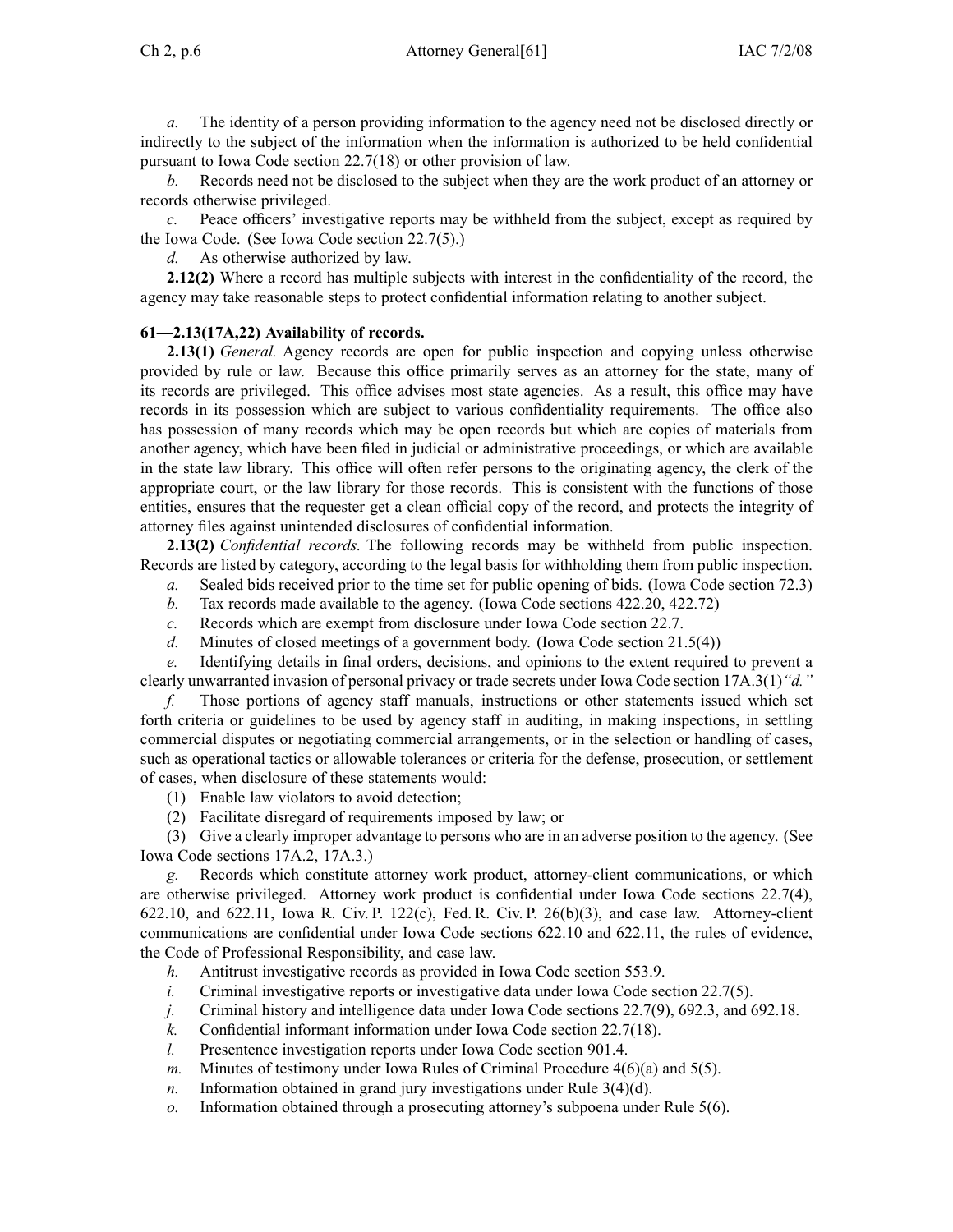*p.* Information which is confidential under the law governing the referring agency client or the agency providing information to this office.

- *q.* Biographical or identifying information about <sup>a</sup> child victim under Iowa Code section 910A.13.
- *r.* Victim registration under Iowa Code sections 910A.6 to 910A.10 and 910A.17.
- *s.* Any other records made confidential by law.

**2.13(3)** *Authority to release confidential records.* The agency may have discretion to disclose some confidential records which are exemp<sup>t</sup> from disclosure under Iowa Code section 22.7 or other law. Any person may reques<sup>t</sup> permission to inspect these records withheld from inspection under <sup>a</sup> statute which authorizes limited or discretionary disclosure as provided in rule 2.4(17A,22). If the agency initially determines that it will release such records, the agency may where appropriate notify interested persons and withhold the records from inspection as provided in subrule 2.4(3).

**61—2.14(17A,22) Personally identifiable information.** This rule describes the nature and extent of personally identifiable information which is collected, maintained, and retrieved by the agency by personal identifier in record systems as defined in rule 2.2(17A,22). Unless otherwise stated, the authority for this office to maintain the record is provided by Iowa Code chapter 13, the statutes governing the subject matter of the record, and the enabling statutes of the agency client, where applicable. Because this office primarily acts as an attorney for the state, its officers and agencies, almost all record categories contain information which is confidential as attorney work product or attorney-client communications. Those privileges may render some or all of the following information confidential whether or not asserted in the description of the record. The record systems maintained by the agency are:

**2.14(1)** *Escheats to the state.* Records concerning possible escheats to the state under Iowa Code sections 633.543 to 633.546. These records consist primarily of court records and correspondence concerning estates. This office advises the department of revenue, which maintains the original records.

**2.14(2)** *Litigation files.* These files or records contain information regarding litigation or anticipated litigation, which includes judicial and administrative proceedings. The records include pleadings, briefs, depositions, discovery material, docket sheets, documents, general correspondence, attorney-client correspondence, attorneys' notes, memoranda, research materials, witness information, investigation materials, information compiled under the direction of the attorney, and case managemen<sup>t</sup> records. Most of these records are paper files. However, some case managemen<sup>t</sup> records and other records are in computer form. The files are generally maintained by division and are commonly indexed by the name of the opposing party. Some files are indexed by subject matter, witness, agency, or other category. The files contain materials which are confidential as attorney work product and attorney-client communications. Some materials are confidential under other applicable provisions of law or because of <sup>a</sup> court order. Persons wishing copies of pleadings and other documents filed in litigation should obtain these from the clerk of the appropriate court which maintains the official copy.

**2.14(3)** *Criminal data.* Information pertaining to criminal investigations and charges and criminal history and intelligence data is confidential under Iowa Code sections 692.3, 692.8, 692.18. This office has records concerning criminal cases and investigations as <sup>a</sup> result of prosecutions brought by the area prosecutor's division, appeals by the criminal appeals division, advice to the department of public safety, and other law enforcement functions of the attorney general. Peace officer investigative reports containing criminal investigative data are confidential under Iowa Code section 22.7(5), prior to and following the filing of <sup>a</sup> charge, excep<sup>t</sup> as otherwise ordered by the court. Investigative information obtained through grand jury proceedings or pursuan<sup>t</sup> to <sup>a</sup> prosecuting attorney's subpoena is confidential under Iowa Rules of Criminal Procedure 3, 4, and 5(6). Confidential informant information is protected under Iowa Code section 22.7(18). Minutes of testimony or evidence attached to an indictment or trial information are not open to inspection by any person other than the court, the prosecuting attorney, or the defendant and defendant's counsel under Rule 4(6)(b). Constitutional restraints, statutes, the Rules of Criminal Procedure, the Iowa Code of Professional Responsibility, and the American Bar Association Standards on pretrial publicity further restrict dissemination of investigative information in criminal cases prior to or during the course of <sup>a</sup> criminal trial proceeding.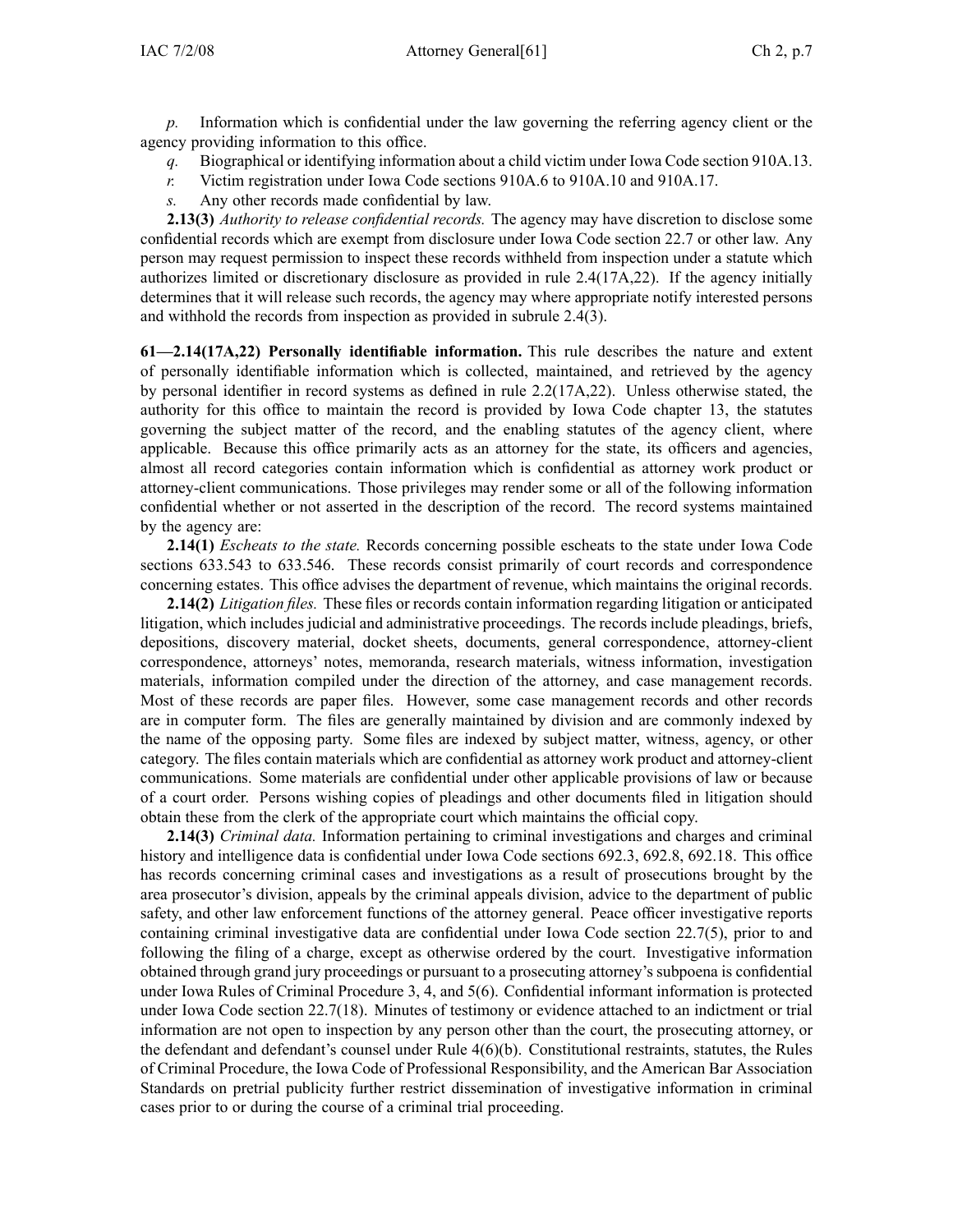Except as noted above, the charging document and pleadings filed in criminal cases are public records. Copies may be obtained from the clerk of the appropriate court where the official record of the proceeding is maintained.

**2.14(4)** *Otherinvestigative files.* This office from time to time conductsinvestigationsfor <sup>a</sup> variety of purposes other than enforcement of criminalstatutes. Investigative materials are subject to any applicable confidentiality requirements and may be confidential as attorney work product.

**2.14(5)** *Attorney advice records.* Attorneys in many divisions represen<sup>t</sup> state agencies and officers as well as provide advice to state agencies and officers on <sup>a</sup> variety of topics. In the course of this representation this office compiles records from those agencies and creates records. These files may contain legal research, attorneys' notes, attorney advice, investigative materials, etc. Attorney advice files often overlap with litigation files. Much of this information is confidential as attorney work product or attorney-client communication. Some of it may also be confidential under other law governing dissemination of the subject matter or governing access to the agency records in question. Some of these files may be retrieved by the names of individuals in division files; the files may have information concerning individuals who are involved in the legal matter. Most of the records are in paper form; some are stored in computerized form.

**2.14(6)** *Antitrust investigations.* The special litigation division has records of investigations of alleged violations of Iowa Code chapter 533 or other antitrust laws. Information obtained in an investigation under Iowa Code section 533.9 is confidential as provided in that section. These files may also contain attorney notes and memos protected as attorney work product. Pleadings may be obtained from appropriate clerk of court.

**2.14(7)** *Claim files.* The tort claims division maintains files of general claims against the state, tort claims, and highway claims. The transportation division maintains files of claims against the department of transportation. These files are maintained pursuan<sup>t</sup> to Iowa Code chapters 25 and 669. The files are retrievable by number or name of the claimant. These files contain information which is confidential as attorney work product and attorney-client communications and may contain information which is confidential under other applicable provisions of law. Those matters within the files which are open for public inspection are copies of records within the possession of the state appeal board. Requests to examine and copy claim records would generally be referred to the executive secretary of the state appeal board who maintains the official record.

**2.14(8)** *Consumer protection division and farm division complaints files.* These files contain consumer complaints, investigations, responses from businesses, correspondence, and other materials. The complaints themselves, including but not limited to consumer credit code complaints under Iowa Code chapter 537, and inquiries concerning complaints are open records. Some responses and information received during <sup>a</sup> potential investigation, investigation, or litigation may be confidential under Iowa Code sections  $22.7(3)$ ,  $22.7(6)$ ,  $22.7(18)$ , and  $622.11$ . Work product of an attorney or an investigator at an attorney's direction is considered to be confidential work product. The name or identity of <sup>a</sup> person whose acts or conduct the administrator of the consumer credit code investigates pursuan<sup>t</sup> to Iowa Code section 537.6106, and the facts disclosed in the investigation, are confidential under Iowa Code section 537.6106(4). Criminal history or intelligence data contained in <sup>a</sup> file is confidential under Iowa Code sections 22.7(5), 692.13, and 692.18.

**2.14(9)** *Consumer protection and farm division database files.* Some of the information in complaint files is also contained on <sup>a</sup> computer database for investigative purposes pursuan<sup>t</sup> to the consumer fraud Act, Iowa Code section 714.16. This serves as <sup>a</sup> means of organizing information on particular problem areas into <sup>a</sup> readily accessible format. The information can be retrieved by name of the consumer or respondent or by subject matter of the complaint. The records are subject to the same confidentiality provisions as are complaint files.

**2.14(10)** *Records.* State of Iowa files are <sup>a</sup> subpart of the complaint file system and contain general information on an individual or business including correspondence, investigative information, agency subpoenas, demands for information and responses. Work product information contained in the state of Iowa file is considered confidential. The records are subject to the same confidentiality provisions as are complaint files.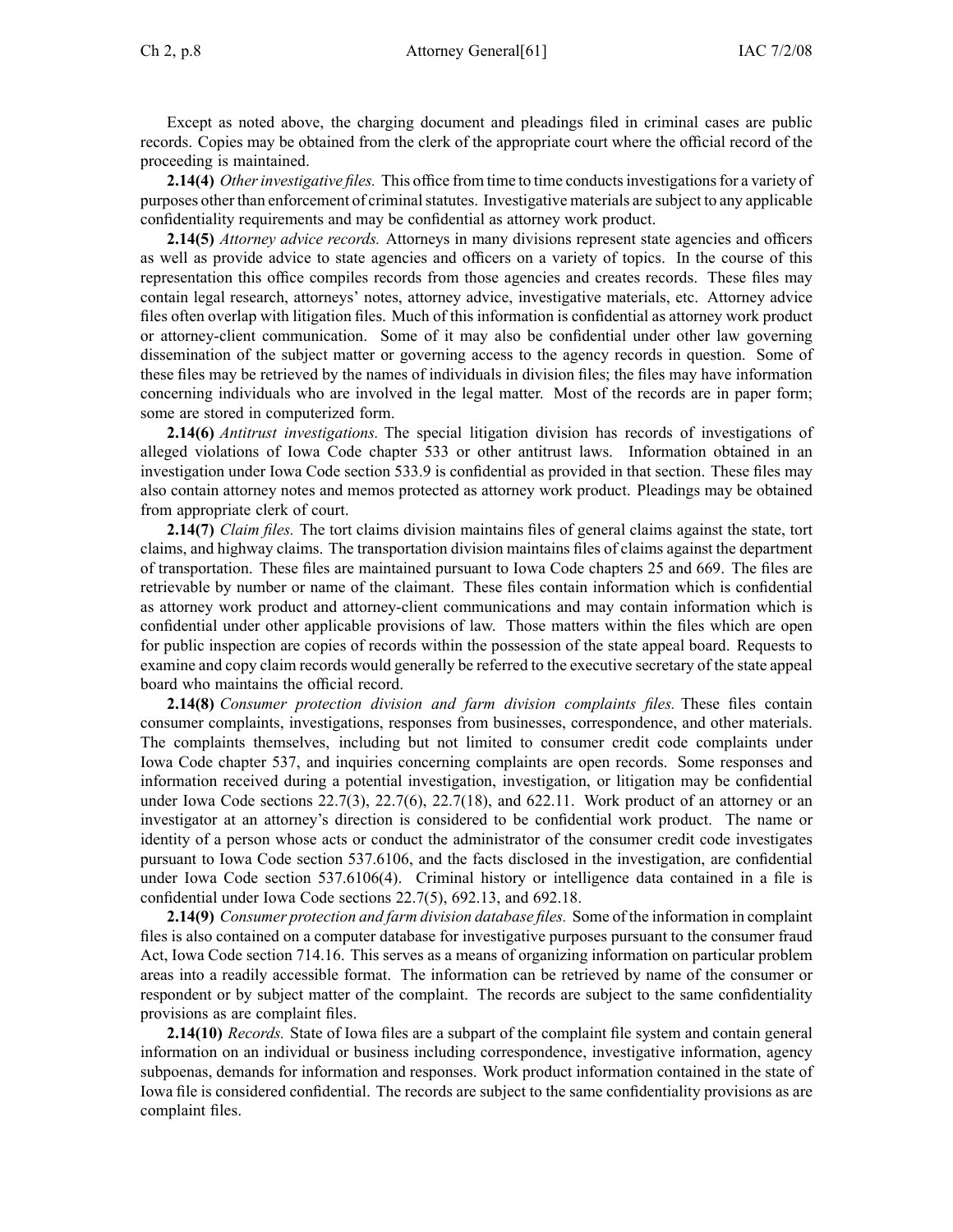**2.14(11)** *Consumer protection and farm division investigative records.* The consumer protection division and farm division participate with the Federal Trade Commission, the United States Postal Service and other state attorneys general offices in sharing investigative information. The information is computerized and indexed by the name of the business or individual who is under investigation. The agencies who participate in these information exchange programs do so pursuan<sup>t</sup> to agreements whereby the information is kept confidential. The records are confidential pursuan<sup>t</sup> to Iowa Code sections 22.7(4) and 22.9. The attorney general's office has determined that the viability and utility of these information-sharing systems depend, in part, on the willingness of the Federal Trade Commission and United States Postal Service to participate. Neither of those agencies of the federal governmen<sup>t</sup> would participate in the information-sharing program unless the confidentiality of the data was maintained. In order, therefore, to preven<sup>t</sup> the denial of services and information provided by these agencies, the information will be kept confidential and any requirements to the contrary in Iowa Code chapter 22 must be waived as provided in Iowa Code section 22.9.

**2.14(12)** *Human services monetary collections records.* The human services division maintains on behalf of the Iowa department of human services monetary collection files which contain correspondence, settlement, litigation, and collection records. Collections files for medical subrogation/Title XIX contain information relative to Title XIX medical assistance claims paid on behalf of <sup>a</sup> recipient, including printouts, copies of claims, correspondence and pleadings regarding personal injury lawsuits; this information is collected under Iowa Code section 249A.6 and chapter 13 and is confidential under Iowa Code section 217.30. Collections files for mental health institutes contain information relative to treatment and counseling on an outpatient self-pay basis. The information is confidential under Iowa Code sections 22.7(2), 217.30, 229.24, and 229.25, and chapter 228. Hospital schools collection records contain similar information about individuals and are confidential under Iowa Code sections 22.7(2), 217.30, and 218.22, and chapter 228. Veterans home collections files contain information relating to patient treatment, residency, financial qualifications, and contracts. The information is confidential under Iowa Code sections 22.7(2), 217.30, and 218.22. Some records are also confidential as work product or attorney-client communications. Personally identifiable information about mental health institutes, hospital schools, and veterans home patients is collected under the authority of Iowa Code sections 218.1 and 218.21, and chapter 13. This information is stored in paper form.

**2.14(13)** *Personnel files.* The department and individual divisions maintain files containing information about employees and applicants for positions with the agency. The files contain payroll records, biographical information, medical information relating to disability, performance reviews and evaluations, disciplinary information, information required for tax withholding, information concerning employee benefits, affirmative action reports, and other information concerning the employer-employee relationship. Some of this information may be confidential under Iowa Code sections 22.7(11) and 22.7(18). The transportation division personnel records for former employees after one year are transferred to the department of transportation human resources bureau. Personnel records are stored in both paper and computerized form.

**2.14(14)** *Child suppor<sup>t</sup> recovery records.* Attorneys assigned to the child suppor<sup>t</sup> recovery unit of the department of human services maintain records necessary for the performance of legal services for the child suppor<sup>t</sup> recovery program, the enforcement of laws for the recovery of child suppor<sup>t</sup> from responsible relatives, and the supervision of county attorneys in the recovery of child support. These records are confidential under Iowa Code sections 217.30, 252B.9 and as attorney work product and attorney-client communications.

**2.14(15)** *Sharing of information with child suppor<sup>t</sup> recovery unit.* Notwithstanding any statutory confidentiality provision, the attorney general may share information with the child suppor<sup>t</sup> recovery unit through manual or automated means for the sole purpose of identifying registrants or applicants subject to enforcement under Iowa Code chapter 13C, 252J or 557B.

**61—2.15(17A,22) Other groups of records.** This rule describes groups of records maintained by the agency other than record systems as defined in rule 2.1(17A,22). The records listed may contain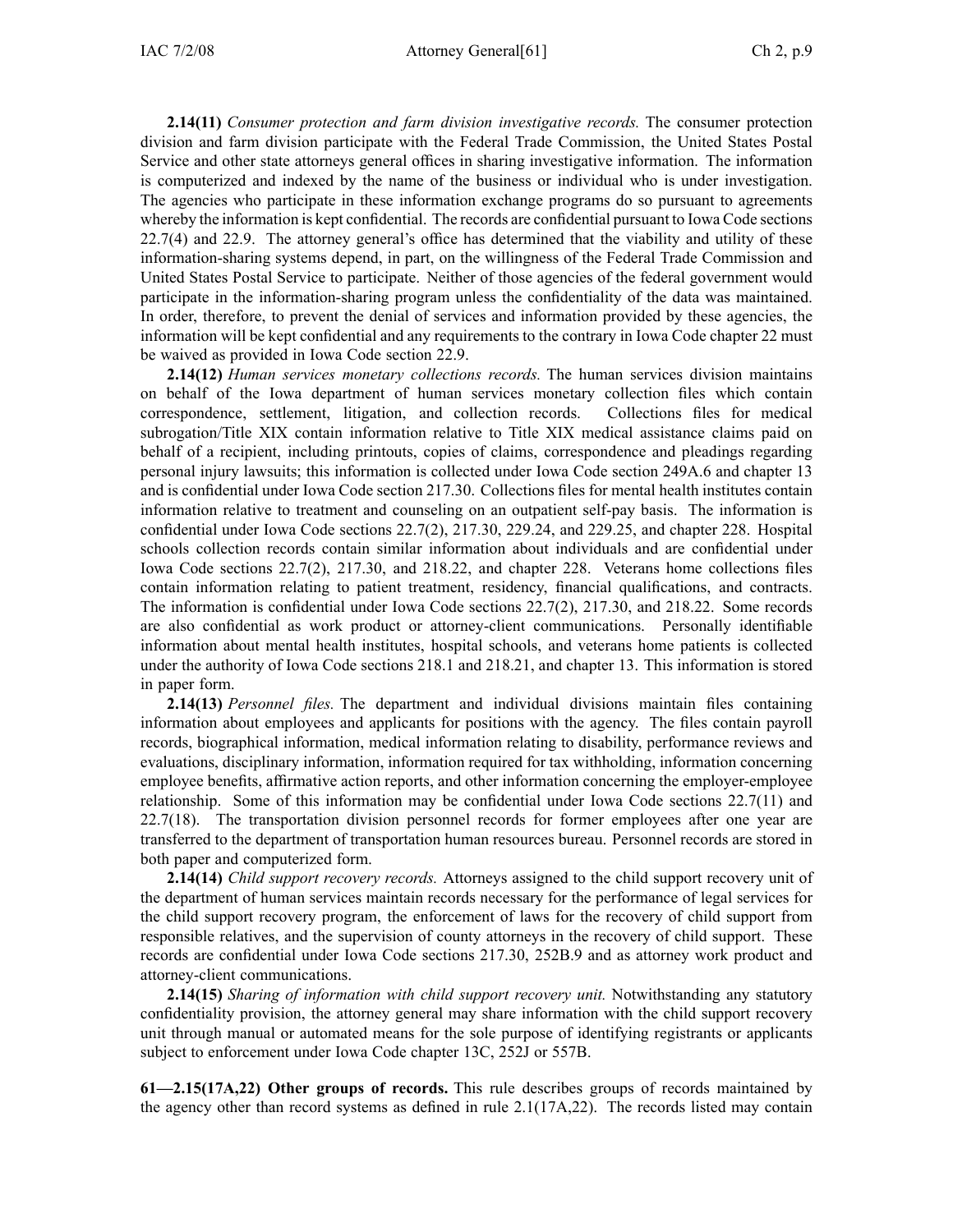information about individuals. Unless otherwise designated, the authority for this office to maintain the record is provided by Iowa Code chapter 13, the statutes governing the subject matter of the record, and the enabling statutes of the agency client, where applicable. Because this office primarily acts as an attorney for the state, its officers, and agencies, almost all record categories contain information which is confidential as attorney work product or attorney-client communications. Those privileges or other provisions of law may render some or all of the following information confidential whether or not asserted in the description of the record. All records are stored both on paper and in automated data processing systems unless otherwise noted.

**2.15(1)** *Opinions of the attorney general.* Official opinions of the attorney general are available to the public. A card index is maintained by subject and by Iowa Code section. Various legal publications provide citations to these opinions. Formal opinions are published in full every two years in the Report of the Attorney General. Summaries of letter opinions are also published.

**2.15(2)** *Consumer credit code advice letters.* The attorney general has designated the head of the consumer protection division the administrator of the consumer credit code under Iowa Code chapter 537. The deputy administrator, an attorney in that division, has authority to issue advisory letters interpreting the consumer credit code as provided in Iowa Code section 537.6104(1)*"d."* These advisory letters are stored and indexed by number, name of requester, name of business, and subject or issue. These letters are regularly provided to persons inquiring about similar issues. Copies may be obtained by contacting the Consumer Credit Code Administrator, Attorney General's Office, Second Floor, Hoover State Office Building, Des Moines, Iowa 50319, (515)281-5926.

**2.15(3)** *Legal research and form files.* Various divisions maintain files on legal issues which may recur. These files include copies of cases and other published materials as well as attorney memoranda, notes, and briefs. Divisions also often maintain form pleadings which may contain attorney notes for use in drafting pleadings, contracts, etc., in future cases. The files contain information which is confidential as attorney work product or attorney-client communications or is confidential under other applicable provisions of law. The compilation of these materials as well as the individual materials may be privileged as attorney work product.

**2.15(4)** *Collections of documents generated by individual attorneys.* Several divisions maintain <sup>a</sup> chronological collection of all correspondence, pleadings, briefs, etc., produced by each attorney. Some of thisinformation is confidential as attorney work product or attorney-client communication or by virtue of other applicable law.

**2.15(5)** *Citizen inquiry and response files.* Many people write this office on <sup>a</sup> variety of governmental problems or legal issues. The office does not generally provide legal advice to individuals but may provide general information.

**2.15(6)** *Consumer protection division membership campground licensing files.* Under Iowa Code chapter 557B, membership campground operators must register annually with this office. The applications and correspondence concern the requirements provided in Iowa Code chapter 557B and Iowa Administrative Code 61—Chapter 25. The records, which are retrieved by name of the applicant or registrant, are generally open to the public but may contain attorney work product or confidential communication under Iowa Code sections 22.7(3), 22.7(4), 22.7(6), and 22.7(18).

**2.15(7)** *Consumer protection division trade and vocational schools registration records.* Under Iowa Code sections 714.18 to 714.22, trade and vocational schools register with this office. The files contain information about whether the applicants meet the registration requirements or are exempt. These files are generally open but may contain attorney work product and information which is confidential under Iowa Code sections 22.7(3), 22.7(4), 22.7(6), and 22.7(18).

**2.15(8)** *Title opinions and title vesting certificates.* The environmental division maintains <sup>a</sup> file on all title opinions and title vesting certificates issued regarding the department of natural resources and certain other departments.

**2.15(9)** *Administrative records.* This includes documents concerning budget, property inventory, purchasing, yearly reports, office policies for employees, time sheets, printing and supply requisitions.